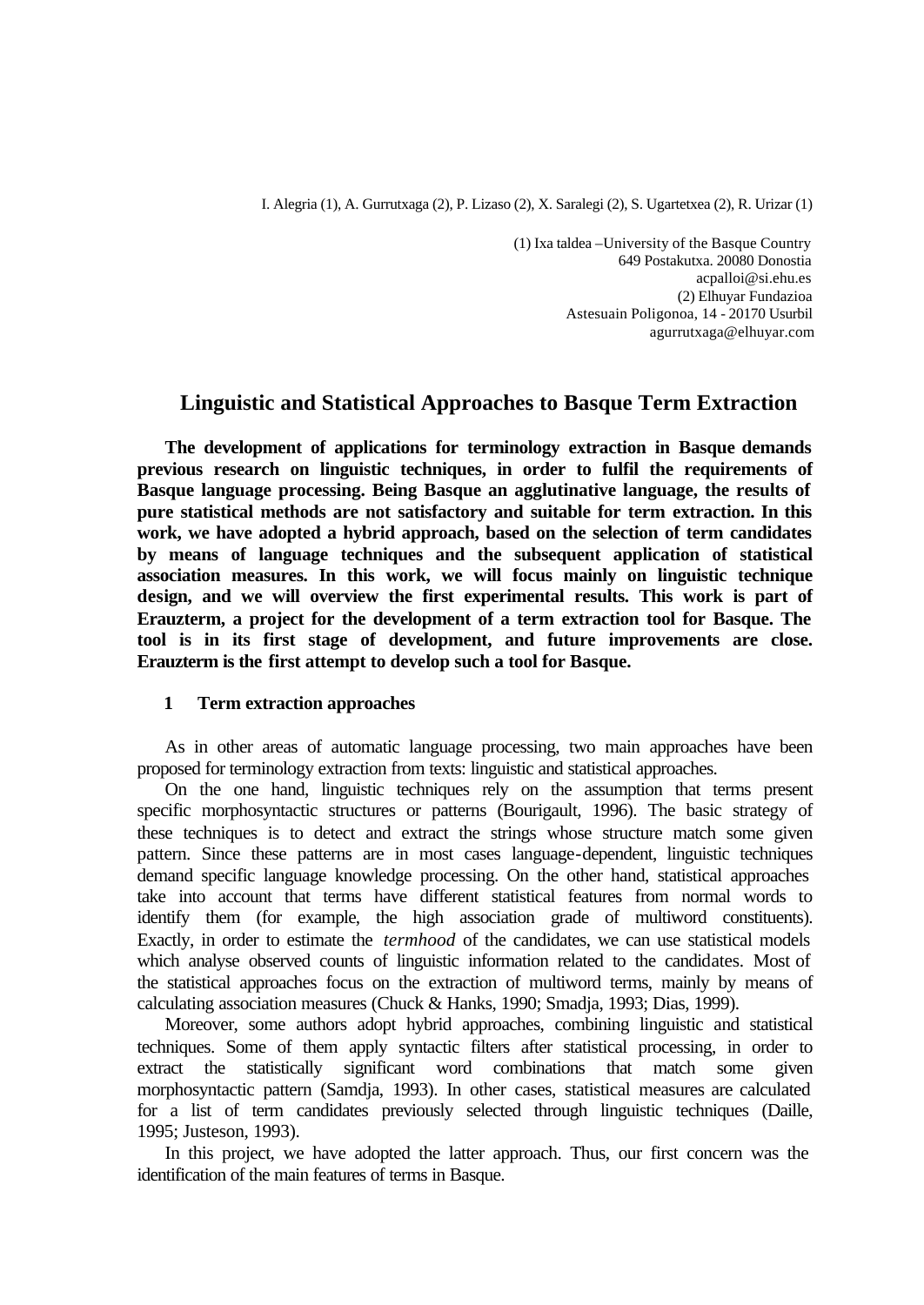#### **2 Features of Basque terms**

Basque is an agglutinative language with a very rich inflectional system. That is to say, a lemma can appear in a large amount of cases or inflected forms. Besides, word order and phrase structure differ in some aspects from other languages such as English, Spanish or French. Therefore, a language specific approach is needed if we want to use morphosyntactical information for term extraction.

In the last fifteen years, as a result of NLP research for Basque, important developments have been reached in morphological analysis, lemmatisation and syntactic analysis, and nowadays the implementation of linguistic techniques for term extraction is a feasible task.

# **2.1 Structure of Basque Terms**

Prior to this work, a research about terminological structures in Basque was carried out by the IXA group of The University of The Basque Country (Urizar et al., 2000). In the investigation, they worked on three dictionaries from different domains extracting a sample of 150 terms from each of them. The results showed that 42% of the terms were one-word terms, among which, 70% were nouns, 23.6 verbs and 6.4%, adjectives. Noun Phrases (NP) constituted 78.2% of the total, 18.2% were Verb Phrases (VP) and 3.4% adjectives. Regarding multi-word terms, the proportion of NPs increased to 83.2%; VPs amounted to 16.8%.

It was necessary to compare the results of the analysis of terms in dictionaries with the distribution of term structures occurring in real texts. For this purpose, we processed manually a sample of 13,756 words, composed of 28 articles from our corpus. This corpus would also be a reference for a further automatic evaluation of the term extractor.

The methodology for the manual extraction of terminology was defined beforehand for the extraction to be systematic. Firstly, for the selection of the sample, 28 divulgation articles on computer science were chosen randomly. Single words occurring just once in a text (Hapax Legomena) amount to 28.20%; in the case of multiword terms this percentage increases up to 77.47%. The high amount of too low frequency words and the lack of representativeness of the word frequency (small corpus) make statistical inference difficult. A bigger homogeneous corpus would undoubtedly result in a considerable reduction of Hapax, an increase in terms with more representative frequencies, and, therefore, in an improvement in statistical estimation of terms.

Secondly, the criteria for the manual tagging of terms were defined. Although it is difficult to determine a definition of term that would satisfy everyone, in our case, three terminologists made the selection of terms from the sub-corpus based on the maximal term phrase selection. That is, in the case of compound terms such as *posta elektronikoko mezu* ('e-mail message'), which contains the nested term *posta elektroniko* ('e-mail'), only the longest term was extracted. Sometimes, different terminologists marked different terms from the same terminological phrase. These differences were detected and corrected, to assure that a given text occurrence led to a single extracted term.

Thirdly, all the terms obtained manually from the sample were described by means of morphosyntactic patterns. The collected terms were reviewed and assigned an appropriate pattern. During this phase, the decision on labelling the obtained terms containing numbers, acronyms and foreign terms needed to be considered. For example, the following terms were considered as two and three-word terms, each one attached to its corresponding pattern: *Windows 98* (N<sub>nc</sub>N), *Flip/flop* (N<sub>nc</sub>N), *Pentium II* (N<sub>nc</sub>N), *IBMren*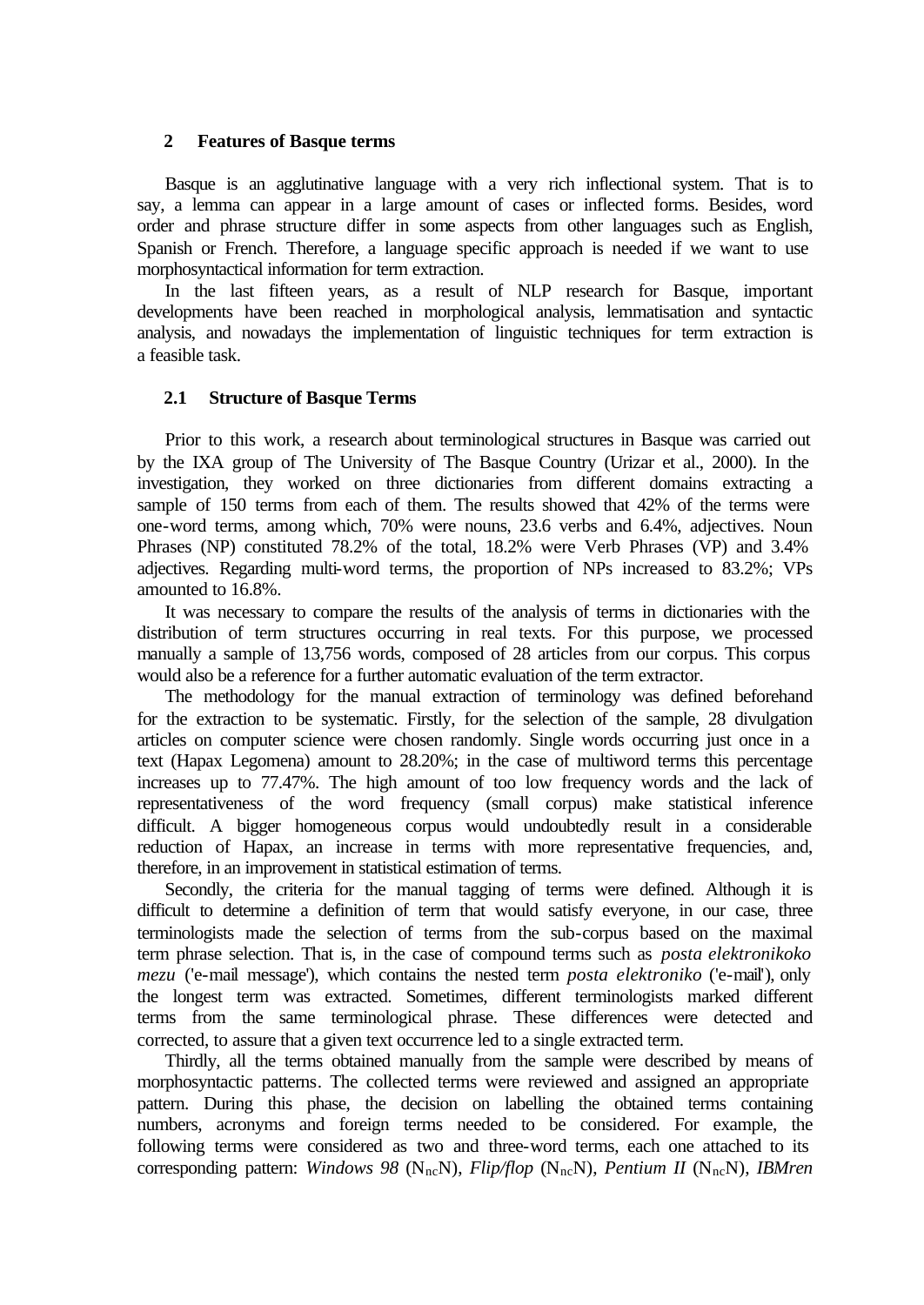*Aptiva* ( $A_{prep}N$ ), *AMDren k6 txip* ( $A_{prep}N_{nc}N$ ). This step is very important since it is essential that the categories used in the patterns match these in the output of the tagger.

| <b>Type</b>            | Pattern <sup>1</sup>        | <b>Frequency</b> | Overall % |                    |        |
|------------------------|-----------------------------|------------------|-----------|--------------------|--------|
| <b>One-word terms</b>  | N                           | 275              | 39.34     |                    |        |
|                        | V / A / Adv                 | 34               | 4.86      | <b>Multiword %</b> |        |
|                        | $N_{nc}N$                   | 138              | 19.74     | 35.38              |        |
|                        | $N_{nc}A_{pos}$             | 65               | 9.30      | 16.67              |        |
|                        | $A_{prep}N$                 | 55               | 7.87      | 14.10              |        |
|                        | $N_{nc}A_{prep}N$           | 24               | 3.43      | 6.15               |        |
|                        | $N_{nc}N_{nc}N^*$           | 9                | 1.29      | 2.31               |        |
| <b>Multiword terms</b> | $A_{prep}N_{nc}N$           | 8                | 1.14      | 2.05               | 83.83  |
|                        | $A_{prep}A_{prep}N$         | $\overline{2}$   | 0.29      | 0.51               |        |
|                        | $A_{prep}N_{nc}A_{pos}$ *   | 5                | 0.72      | 1.28               |        |
|                        | $N_{nc}A_{prep}N_{nc}N^*$   | 5                | 0.72      | 1.28               |        |
|                        | $N_{nc}N_{nc}A_{pos}$       | 3                | 0.43      | 0.77               |        |
|                        | $N_{nc}A_{pos}A_{pos}$ *    | 3                | 0.43      | 0.77               |        |
|                        | $N_{nc}N_{nc}A_{prep}N^{*}$ | 3                | 0.43      | 0.77               |        |
|                        | $N_{abs}V_{gen}N^{\ast}$    | 5                | 0.72      | 1.28               |        |
|                        | $N_{nc}N_{nc}N_{nc}N^*$     | $\overline{2}$   | 0.29      | 0.51               |        |
|                        | Other NPs                   | 7                | 1.00      | 1.79               | 16.15  |
|                        | <b>Other Patterns</b>       | 56               | 8.01      | 14.36              |        |
|                        |                             | 699              | 100.00    | 100.00             | 100.00 |

Table 1 shows the frequency of the different patterns manually marked in the corpus.

Table 1. Frequency of term patterns manually extracted

Noun phrases, either one-word or multiword terms, comprise 87.14% of the total, and 53.22% are multiword units. On the other hand, multiword units are mostly noun phrases (only 7.3% of the multiword units are not noun phrases). As regard to the detected patterns, we have included some patterns not present in the previous work. These new patterns are marked with an asterisk symbol (\*).

# **2.2 Term Variation in Basque**

l

Term variation can be defined generally as the fact that a specialized concept can be expressed by more than one linguistic form. This definition is very loose and includes many different phenomena, from simple graphical variation to synonymy.

From the point of view of information extraction, it is well known that, if the same concept can be formulated in different ways, which are known as variants, an information extraction tool should be able to relate those different linguistic forms or expressions of a concept, in order to avoid missing relevant documents.

In the field of terminology and research in specialized discourse, some authors have pointed out the gap between term representation in terminological glossaries or technical dictionaries, and the linguistic forms used in real texts to express concepts. According to Daille et al. (2000), "describing terms as fixed sequences is obviously an idealised viewpoint". According to Cabré (2001), term variation is one of the central issues of the new theoretical proposal known as Communicative Theory of Terminology.

<sup>&</sup>lt;sup>1</sup>N: noun; N<sub>nc</sub>: non-case noun; A: adjective; A<sub>prep</sub>: prepositive adjective; A<sub>pos</sub>: postpositive adjective; V: verb; V<sub>gn</sub>: verb plus genitive; Adv: adverb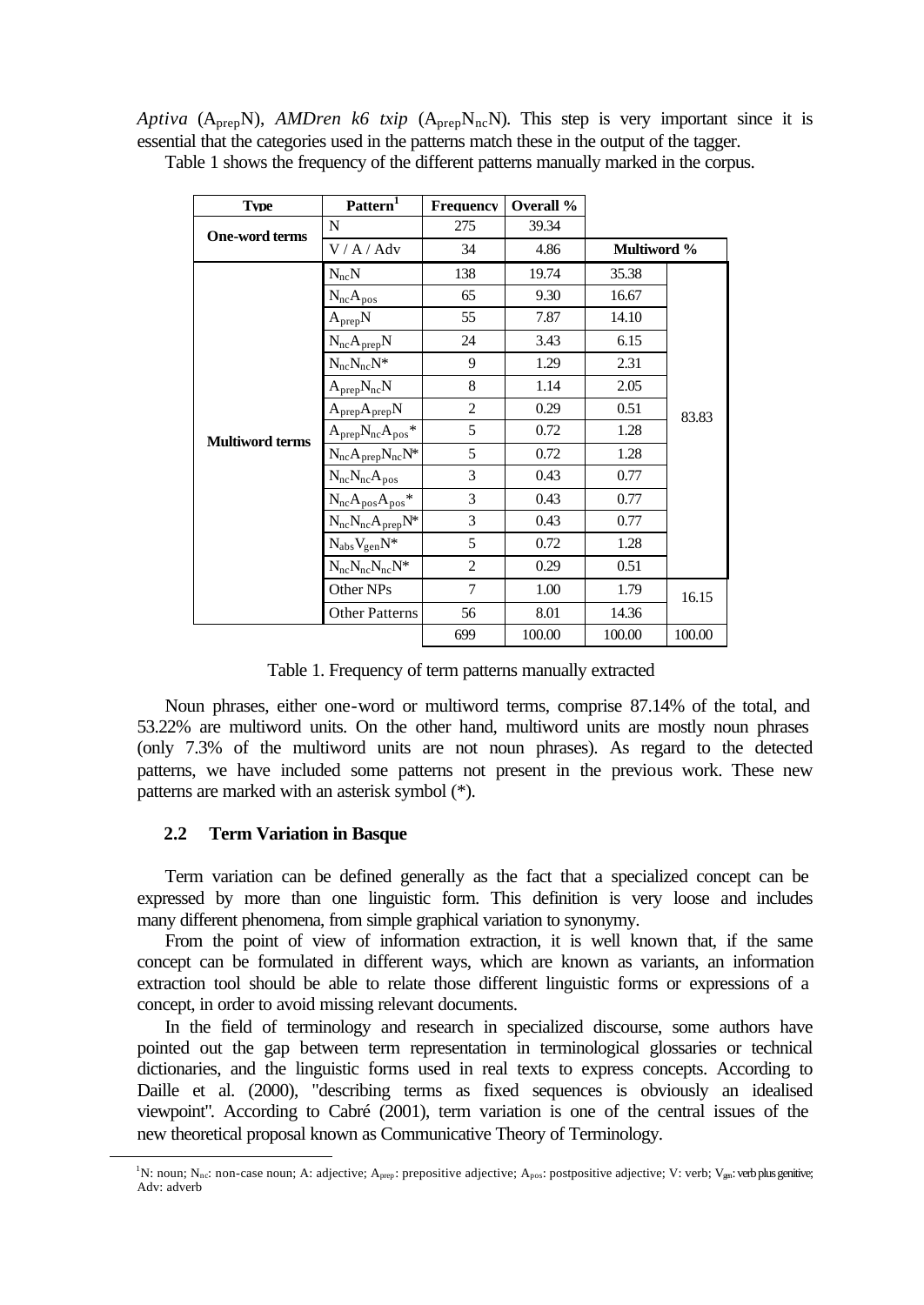This is important not only from the practical point of view of indexing for information retrieval, but also from the perspective of terminologists' needs, whose main goals are to describe term usage and to provide writers, translators, etc. with efficient and useful resources that must be usable in real contexts. Moreover, even from the restricting and prescriptive perspective of term standardization, it is necessary to know which are the terms actually used in technical texts since that information is essential in making decisions that can help term normalization.

Most research on term variation, and on the ways to manage it for appropriate information extraction, takes as a starting point 'controlled terms', also named 'original terms' or 'base terms'. Some linguistic approaches (Daille, 1995; Jacquemin, 2001) define rules that associate controlled terms of length 2 with a set of possible variations. Pure statistical approaches, mostly based on association measures, extract binary associations by means of these measures, and, afterwards, apply enticement techniques to acquire longer terms, which include variations of terms of length 2.

#### **2.2.1 Classification of term variants**

Different kinds of term variants are distinguished in the bibliography: orthographic variants, inflectional variants, morphosyntactic variants, syntactic variants and semantic variants.

#### **a. Orthographic variants**

This type of variation is habitual mainly due to capitalization (induced by punctuation or not). Table 2 shows different kinds of orthographic variants and examples.

| Variant                                                          | <b>Examples in Basque</b>                                              | <b>English translation</b>         |
|------------------------------------------------------------------|------------------------------------------------------------------------|------------------------------------|
| Capitalization                                                   | Informatika Sail / informatika sail<br>Internet / internet             | Department of Computer Science     |
| Inner hyphen insertion                                           | programazio lengoaia /<br>programazio-lengoaia                         | programming language               |
| Dropped final $a$ (in some old<br>words and words ending $-ia$ ) | hizkuntza-tresna / hizkuntz tresna<br>telefonia-sare / telefoni sare / | language tool<br>telephone network |

Table 2. Different orthographic variants

These variations are managed by the lemmatiser-tagger *Euslem* (Ezeiza et al., 1997), which relates them to only one lemma or canonical form.

#### **b. Inflectional variants**

When defining these kinds of variants, Jacquemin et al. (2000) include the singular or plural forms of words, and the infinitive, past participle and gerund forms of verbs. Similar criteria are applied in other works (Nenadic et al., 2002). However, in Basque inflectional variation is a central issue in language processing, as Basque is an agglutinative language, with a very rich inflectional system. The amount of inflectional forms in which a given lemma or the 'canonical form' of a given term can appear in texts is extensive. For instance, the following are some examples of *sistema eragile* ('operating system'): *sistema eragilearen* (gen. sing.), *sistema eragileari* (dat. sing.)*, sistema eragileetan* (loc. pl.), *sistema eragiletan* (loc. indef.). These types of inflections is not relevant for term analysis, but some inflections of words 'within' the term ought to be accounted for, for instance, *Interneteko konexio* / *Internerako konexio* ('Internet conexion'). Even though inflections are involved in this type of inner variations, our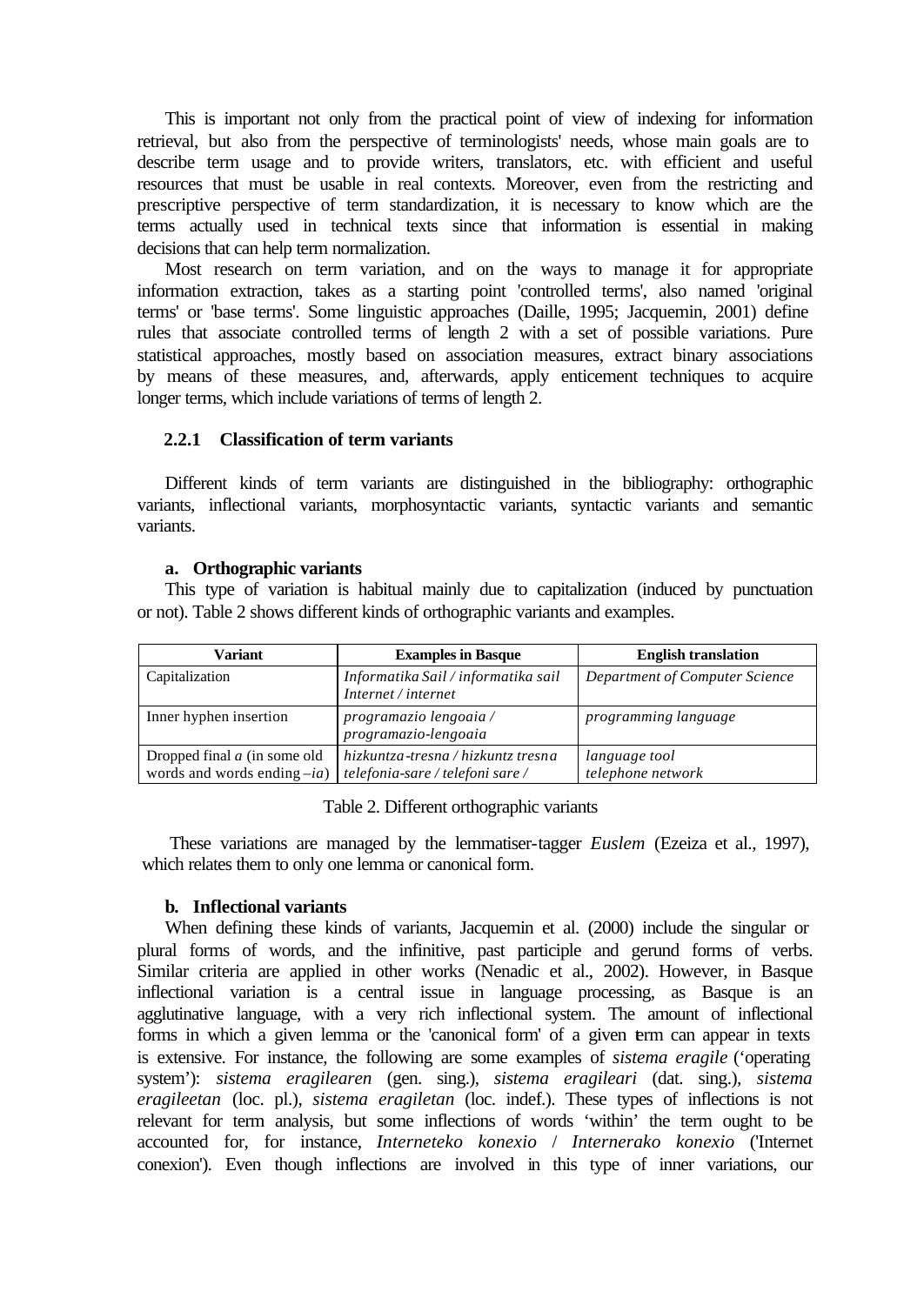opinion is that they would be more appropriately classified as morphosyntactic variants in the next section.

Language technology for Basque is at present ready for the task of morphological analysis and lemmatisation, due to the work carried out by the IXA group, and inflections of canonical forms can be processed in a straightforward way by means of lemmatisation tools (*Euslem*). Inner inflectional variants can be normalized by means of the extraction of lemma-lemma bigrams, and, at the same time, information about inner variation suffixes can be retained in the canonical forms (or form-lemma bigrams).

#### **c. Morphosyntactic variants**

In this type of variations, related words as derivatives are involved. The main components are nouns (N), prepositive adjectives  $(A_{\text{prep}})^2$ , postpositive adjectives  $(A_{\text{pos}})$ and nominal form of the verb  $(V_{\text{nom}})$ . The most important equivalent cases with examples are shown in table 3.

| Variant model                               | <b>Examples in Basque</b>                             | <b>English translation</b> |
|---------------------------------------------|-------------------------------------------------------|----------------------------|
| $N_1N_2 \Leftrightarrow A_{prep1}N_2^3$     | sare-kudeaketa $\Leftrightarrow$ sare(ar)en kudeaketa | network management         |
| $N_1N_2 \Leftrightarrow N_1V_{\text{nom2}}$ | sare-kudeaketa $\Leftrightarrow$ sarea(k) kudeatzea   | network management         |
| $N_1N_2 \Leftrightarrow N_2A_{\text{pos1}}$ | informatika-ekipo $\Leftrightarrow$ ekipo informatiko | computing equipment        |

Table 3. Different morphosyntactic variants

In the third case, the order of the words is inverted, but morphological changes occur as well; thus, this type of permutation is different from permutation in English or languages with similar word order. In those languages, permutation variants are syntactic variants, in which words remain the same, not being substituted by derivatives: (*birth date* Û*date of birth*). From the point of view of meaning equivalence, this type of Basque variants is similar to morphological English variants as *cell density*  $\Leftrightarrow$  *cellular density.* 

#### **d. Syntactic variants**

Insertion, juxtaposition and coordination are habitual variants.<sup>4</sup> Insertion and juxtaposition can be associated with inflectional variations. In table 4, some examples are shown.

l

 $2$  The genitive case may work as a prepositive adjective

<sup>3</sup> Such variants are not always equivalents or synonymous, just in the same sense of English morphological variants like *corn kernel* and *kernel of corn* have not necessary the same meaning (Jacquemin, 2001). In other cases, meanings are not equivalents at all: *sistema eragile* ≠ *sistemaren eragile* ('operating system', 'promoter of the system'). 4 In Jacquemin (2001), this type is not considered as variation (it does not comply the fourth condition: the variant should not contain

the original term). Nevertheless, according to Daille (1995), juxtaposition is one of the "operations that lead to a term of length 3 from a term of length 1 or 2". Moreover, Daille et al. (2000), classify juxtaposition under syntactic variations.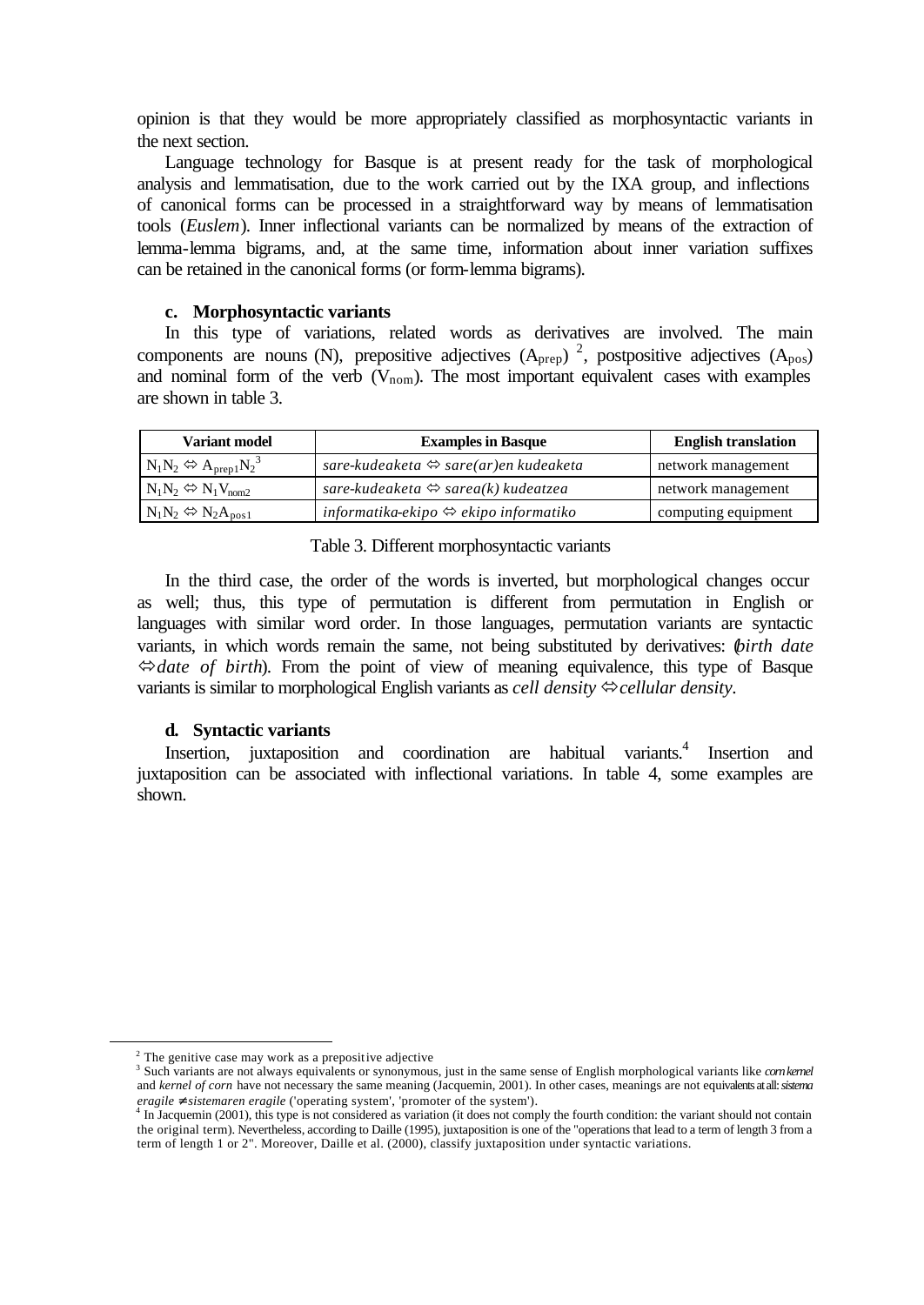| <b>Variants</b>            | <b>Model examples</b>                                                                                   | <b>Examples in Basque</b>                                                                                                                                       | <b>English translation</b>                                                                                              |
|----------------------------|---------------------------------------------------------------------------------------------------------|-----------------------------------------------------------------------------------------------------------------------------------------------------------------|-------------------------------------------------------------------------------------------------------------------------|
| Insertion of               | $N_1A_{prep}N_2 \Leftrightarrow$                                                                        | posta elektronikoko mezu $\Leftrightarrow$                                                                                                                      | e-mail message / some e-                                                                                                |
| determiner                 | $N_1A_{prep}DetN_2$                                                                                     | posta elektronikoko zenbait mezu                                                                                                                                | mail messages                                                                                                           |
| Other lexical              | $N_1N_2 \Leftrightarrow N_1A_{pos}N_2$                                                                  | telefonia-sare $\Leftrightarrow$                                                                                                                                | telephone network / mobile                                                                                              |
| insertions <sup>5</sup>    |                                                                                                         | telefonia mugikorreko sare                                                                                                                                      | telephone network                                                                                                       |
| Juxtaposition <sup>4</sup> | $N_1N_2A_{pos1} \Leftrightarrow$<br>$N_1N_2A_{pos1}A_{pos2}$<br>$N_1N_2 \Leftrightarrow$ Aprep $N_1N_2$ | harpidedun-linea digital $\Leftrightarrow$<br>harpidedun-linea digital<br>asimetriko<br>Internet-zerbitzu $\Leftrightarrow$ Interneteko<br>zerbitzu-hornitzaile | digital subscriber line /<br>asymmetrical digital<br>subscriber line<br>Internet service / Internet<br>service provider |
| Head                       | $N_1N_2$ Conj $N_3 \Leftrightarrow$                                                                     | programazio-lengoaiak eta -                                                                                                                                     | programming languages                                                                                                   |
| Coordination               | $N_1N_2$ Conj $N_1N_3$                                                                                  | metodoak                                                                                                                                                        | and methods                                                                                                             |
| Argument                   | $N_1$ Conj $N_2N_3 \Leftrightarrow$                                                                     | irrati- eta telebista-emanaldiak                                                                                                                                | radio and television                                                                                                    |
| Coordination               | $N_1N_3$ Conj $N_2N_3$                                                                                  |                                                                                                                                                                 | broadcastings'                                                                                                          |

Table 4. Different syntactic variants

#### **e. Semantic variants**

This type of variation involves the semantic relationship between constituents. For example, *idazkera bitar* eta *notazio bitar* ('binary notation') or *hizkuntz atlas* and *atlas linguistiko* ('language atlas', 'linguistic atlas') are equivalent terms.

# **3 Experimental work**

The term extraction process is performed in two major steps: a) the selection of term candidates by means of linguistic techniques, and b) ranking and filtering of candidates by means of statistical techniques. Prior to the selection of candidates, a module to corpusbuilding module was provided. After the statistical processing, also an evaluation module was provided for human term validation. This was also used to assess recall and precision, in which case a reference list of terms extracted manually was required. As regard to variants, only orthographic, inflectional and syntactic variants of the type  $N_1N_2 \Leftrightarrow A_{prep}N_2$ have been treated for the moment. A tool was designed and implemented for the integration of the different tasks. The tool is composed of the following main elements: the corpora builder, the terminology tagger, and the corpora navigator. The application has been designed to accept various document formats. The context of the extracted terms will be also available for the user. The physical design lies on a web browser, a web server (Apache+mod\_perl), and a native XML database (Berkeley DB XML).

# **3.1 Linguistic process**

The system for the automatic extraction of term consisted not only in the accomplishment of a grammar but also in the acquisition of the maximal balance between recall and precision. For this purpose, we took the following steps.

# **3.1.1 The grammar**

l

For the automatic detection of terms a grammar was written using an xfst syntax based on the morphosyntactic patterns derived from the study of the manual term tagging. The

 $<sup>5</sup>$  In the majority cases, insertion and juxtaposition variants modify the meaning of the base term, and they are usually new concept</sup> denominators (but not always: *telefono-sare kommutatu* ⇔ *telefonia-sare publiko kommutatu* ('switched telephone network', 'public switched telephone network').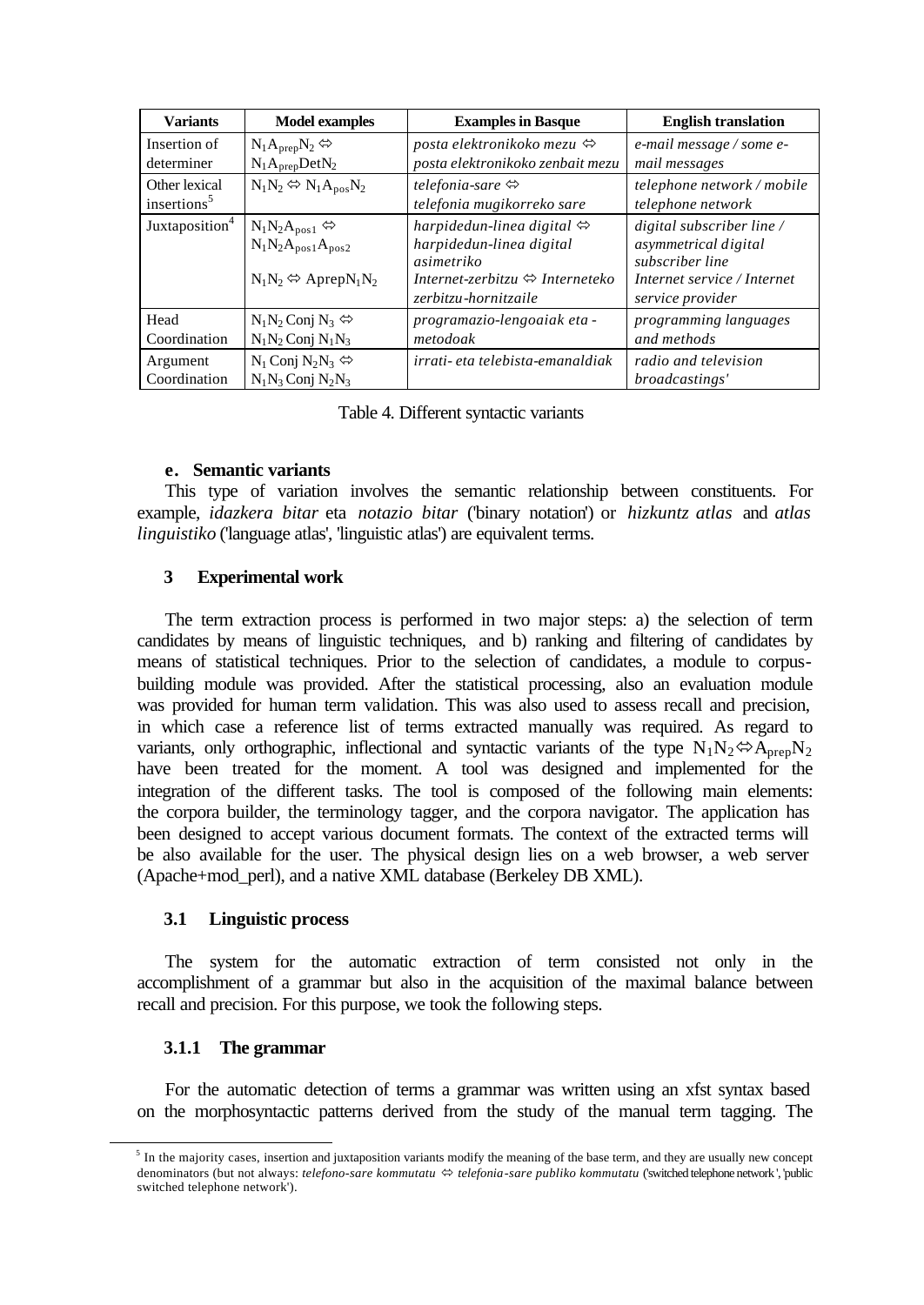method applied for terminology extraction was therefore based on the selection of morphosyntactic patterns. As we said before, previous to this grammar, terms were manually extracted in order to be compared to the automatically extracted ones. All the terms obtained manually from the sample were described by means of morphosyntactic patterns. However, only the morphosyntactic patterns with a higher frequency in the corpus were described in the grammar of the transducer.

The structures defined in the grammar involve only NPs, both one-word and multiword terms. The main reason why only NPs have been taken into account for the first phase of the investigation is that NP terms constitute the vast majority of the terms extracted manually (87.14%). Besides, VPs are by far much more difficult to detect than NPs, mainly because the order of sentence elements in Basque is quite free, and VP constituents occur very often in non-contiguous positions.

The reason for rejecting some multiword patterns in the grammar was mainly their frequency. A frequency higher than one was necessary for a term structure to be included in the grammar. However, term structures of low frequency but thought to be productive for Basque were accepted to be part of the grammar, for example,  $A_{prep}A_{prep}N$ , as in *telekomunikazioen munduko enpresa* ('telecommunication company'). In the same way, patterns containing appositions, proper and common nouns that determine or add additional information about the head noun are only marked with entities in the terms. Only the most frequent entities were chosen in  $N_{nc}N_{nc}N$ , and the rest together with the  $N_{nc}N_{nc}N_{nc}N$  pattern were left aside to reduce noise. With the same aim,  $N_{bbs}V_{gen}N$  and  $N_{nc}N_{nc}A_{pre}N$  were excluded. Adverbs, except for those which are part of complex postpositions, were also discarded because they originated too much noise and few terms of the same structure were found in the patterns that include an adverb. In regard to oneword terms, nouns and acronyms are inserted in the grammar.

After applying the grammar, the expected recall should be the same as the one obtained in the manual term extraction, which reached the 84.69% of the total of patterns, taking into account the structures defined in the grammar.

The information of the patterns was described through a system of morphosyntactic rules, which were matched against the tagged corpus. The morphosyntactic information of the patterns defined in the grammar was associated to the tagged corpus using the mappings in table 5.

| <b>Pattern</b> | <b>Grammar</b>                      | Part-of-speech | <b>Subcategory</b> | Case                   |
|----------------|-------------------------------------|----------------|--------------------|------------------------|
| . N            | $N_o   N_{nc}   N_{prep}$ IZE   SIG |                | ARR   IZB   LIB    | DEK   ABS   GEN   GEL  |
| $A_{prep}$     | $A_{prep}$                          | N   ADJ   ADI  | IZE   IZO   IZL    | GEN   GEL   BAN   DESK |
| $A_{pos}$      | $A_{pos}$                           | ADJ   ADI      | IZO                |                        |

Table 5. Mapping of the items in the patterns and the tagger's output items

An Xfst transducer (Beesley & Karttunen, 2003) used the word combinations derived from the patterns to extract by means of the mentioned grammar. The grammar developed had been previously elaborated by the IXA group from the University of the Basque Country. Afterwards, this grammar was expanded, in order to adapt it to the new morphosyntactic patterns.

#### **3.1.2 First results and improvements**

Initially, the recall in the automatic term extraction was lower than expected. The automatically extracted terms summed up 67% of the morphosyntactic patterns selected to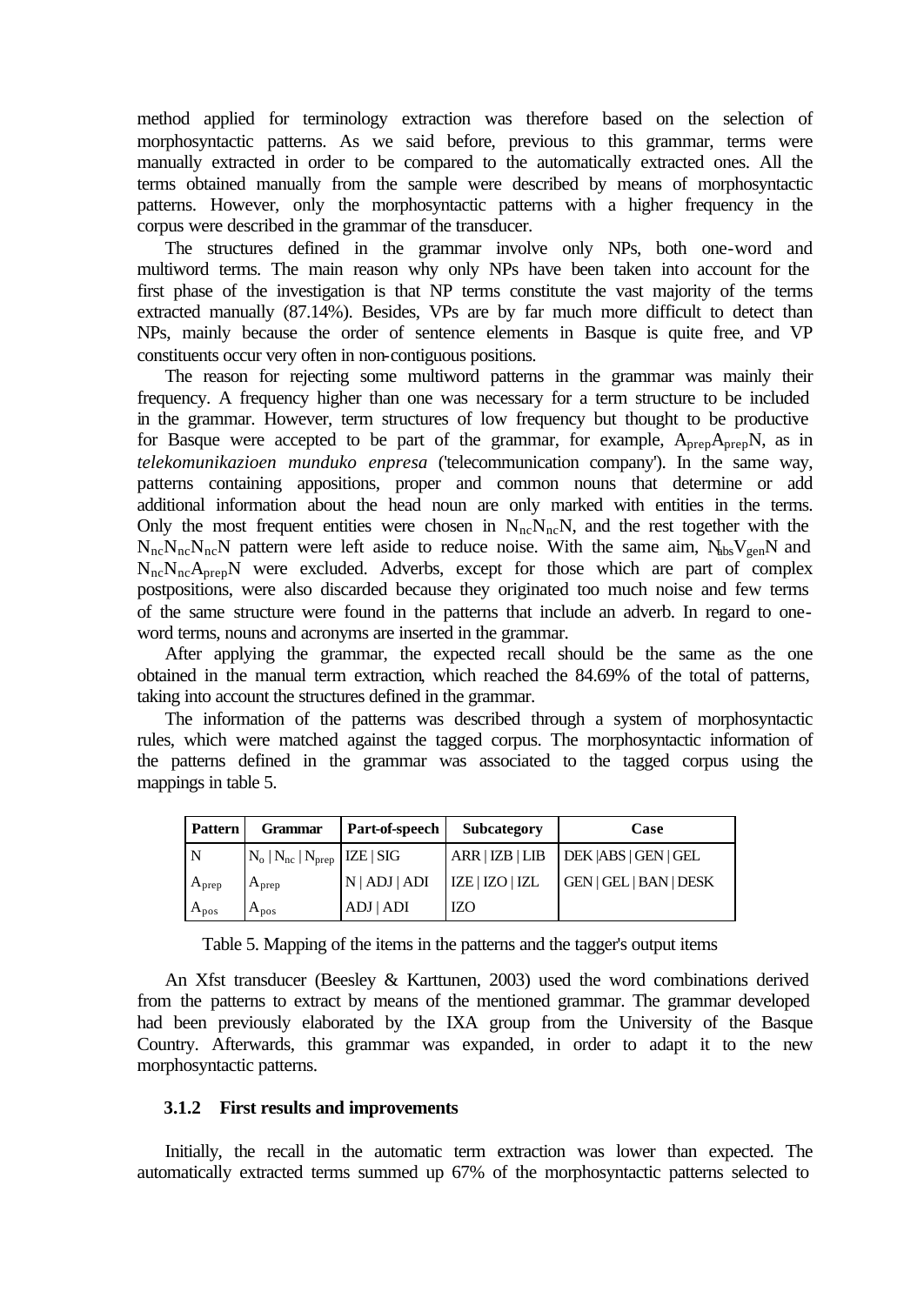form the grammar. From those automatically extracted terms, one-word terms amounted to 49% of the total and multiword terms were 51%.

Due to a series of facts regarding the transducer as well as the automatic linguistic resources which are explained below, some terms were not obtained. Results depend very much on the quality of the linguistic tools. As we mentioned before, the corpus was morphosyntactically analysed by the lemmatiser-tagger for Basque *Euslem*.

Apart from this morphological analysis, a shallow syntactic analysis was necessary for an efficient detection of morphosyntactic patterns. However, due to errors on the disambiguation process, the recognition of foreign words or other syntactic constituents such as postpositions, not all the analysed tags were given an appropriate analysis. Therefore, some terms were not detected and even parts of terms included in longer term candidates were obtained.

For these reasons, an additional dictionary was created in order to increase the number of lemmas recognized by the lemmatiser-tagger *Euslem* in technical and scientific corpus. Needless to say, the identification of the new lemmas upgraded the results in the analysis and disambiguation of the tagger. Consequently, term extraction was more efficient. In the sample created for this research, 3.5% of the word forms in the texts were not detected. The task of creating a personal dictionary was assisted by the spell checker *Euspell* developed by the IXA group. This way we got a list of unknown words from the spelling checker, which was listed in order of frequency. The first 100 lemmas were chosen to enlarge the vocabulary of *Euslem*.

On the other hand, some of the terms in the manually extracted list that were missing in the automatically produced one (also called silence) were listed, and we tried to find a solution for them. Firstly, typographical elements such as slash or hyphen were included in the grammar. For example, terms having a slash such as *flip/flop* or *TCP/IP protokoloa* ('TCP/IP protocol') were found in the corpus. Moreover, the use of the hyphen is very regular and productive in Basque and the tagger analysed this type of compounds as a single word (*software-teknologia* 'software technology'). However, they were considered two-word patterns in the manual term extraction and that is why the hyphen had to be treated in the grammar. Secondly, multiword foreign terms were added too. Terms like *HyperText Markup Language* or *Netscape Navigator 2.0 browser* were also extracted. As for numbers, they were only considered in final position of terms (*Windows 98*, *Word 6.0*), and therefore, terms including numbers in any other position were left out.

#### **3.1.3 Nested terms**

Not only the grammar and linguistic tool were improved but also the list of the automatically extracted candidate terms was reviewed in order to refine it and increase the occurrence of some terms. In the manually tagged corpus, only the maximal patterns, that is, the longest possible word combinations, were marked. This list was later used to asses the results of the automatic term extractor, which turned out to be very poor; only 67% of the terms extracted in the first phase were detected in the automatic process. In order to improve these results maximal patterns were decomposed into sub-structures, so that, all the nested terms — that is, terms included in bigger candidate terms — could be recovered.

In order to do so, we proceeded in the following way. On the one hand, to add the terms included in longer combinations, maximal NPs were decomposed into substructures. The syntactic constituents that follow the maximal probability of including a term were kept and the least probable syntactic constituents were discriminated among the considered patterns. Needless to say, nested terms must be composed of more than two constituents in multiword terms. Trigrams and tetragrams were divided into head and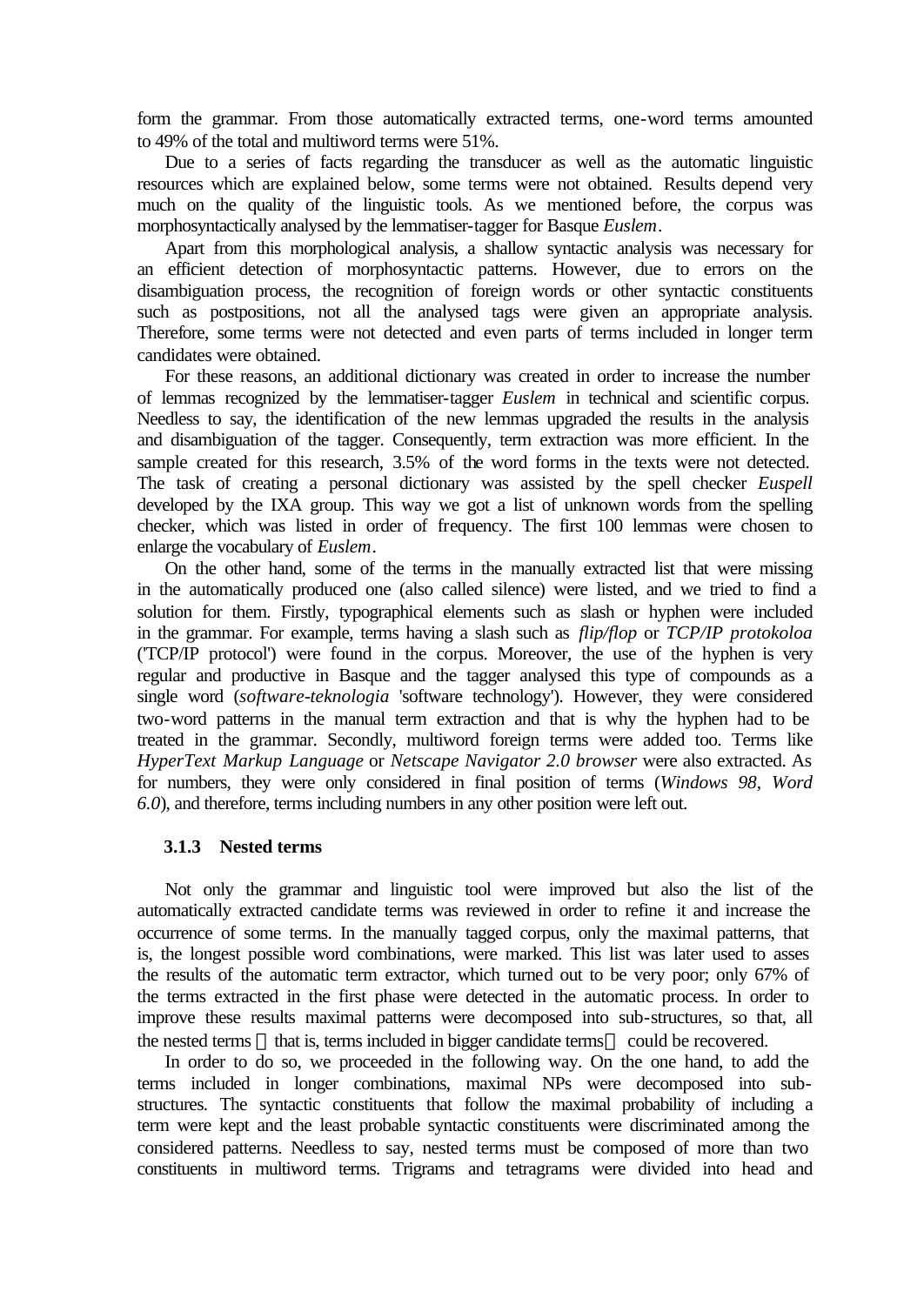modifier sub-structures. To obtain these syntactic constituents (head and modifier) a very simple grammar was built based on the probability of the components of each pattern. For example, from the N<sub>nc</sub>N<sub>nc</sub>Apos pattern *RAM memoria handi* ('big RAM memory'), *RAM memoria* ('RAM memory') is the only interesting term.

On the other hand, an additional analysis of the morphosyntactic structures that produce non-terminological units was done to reduce noise. This analysis showed that, for instance, sometimes the element Aprep (prepositive adjective) deserves to be considered as the constituent of a term while some others it does not. For example, postpositions produce a non-negligible amount of noise, and to avoid it the insertion of a new grammar (the module *Zatiak*, developed by the IXA group) has been foreseen. Many complex postpositions in Basque have a noun constituent (*ordenagailuen artean* 'between computers'). For example, in the maximal NP *ordenagailuen arteko komunikazioa* ('communication between computers'), the strings *ordenagailuen arte* and *arteko komunikazio* are not nested terms. The way to exclude those strings from the list of candidate terms is to tag *ordenagailuen arte* as a postposition.

As for inflected forms, only the case marks with a high relevance in the terminological language were included in the grammar. Some case marks caused significant noise and were therefore excluded from the grammar. The excluded forms belonged to the  $A_{pre}N$ pattern and the prepositive adjective belonged to the type of V<sub>gen</sub>, as in *egiteko leku* ('place to do') or *garatutako tresna* ('developed tool'). The omission of inappropriate termstructures because of noise is not significant for term extraction has showed favourable results for our system, although, there will be some terms we cannot extract.

The treatment of nested terms, together with the improvements in the treatment of typographical elements, numbers and foreign words, resulted in a better recall, which at this stage reaches 87% of the terms corresponding to the patterns of the grammar.

# **3.2 Statistical process**

The statistical methods applied in this kind of applications vary considerably depending on the system. In our approach, we decided to apply two different strategies for multiword and for one-word terms. *Unithood* is used by means of word association measures for the treatment of multi-word candidates, and *termhood* measures (Kageura, 1996) for one-word term candidates. In our experiments, the association measures were empirically modified trying to introduce a simple *termhood* paradigm. In this case, the changes improve the ranks.

# **3.2.1 Treatment of multiword terms**

Word association measures are used in order to rank multiword units according to the association grade among their components. Most of the association measures proposed in the literature are intended to rank bigrams and rely on different concepts. For example, Mutual Information (MI), introduced in this field by Church and Hanks (1989), was taken from Information Theory. Other measures such as the log-likelihood ratio (LL) introduced by Dunning (1994), t-score and Chi-square are based on hypothesis testing. In order to rank MWUs composed of two or more words, Dias et al. (1999) introduced Mutual Expectation (ME), a measure based on Normal Expectation, which is a generalization of Dice coefficient for n-grams. Blaheta and Jonhson (2001) use measures based on parameters of certain Log-linear models to rank verbs composed of two or more words.

As for the bigrams, the input is the list of candidates extracted in the linguistic process. We have carried out experiments with two lists: with and without processing nested terms,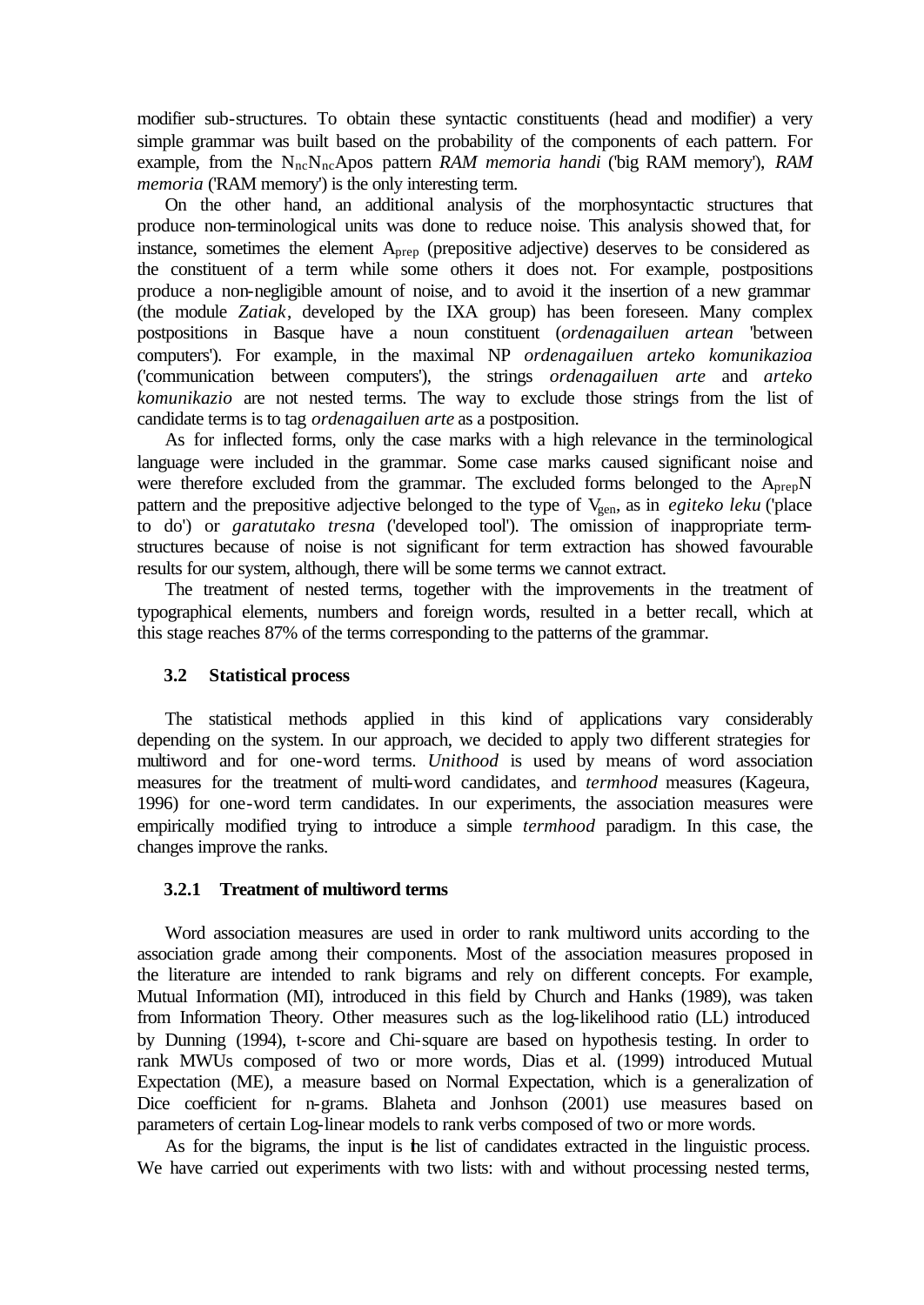in order to find out the best starting point to get maximum precision and recall. The results for bigrams using different association measures are shown in Table 6 (number of terms, precision, recall and F-score).

| <b>Type</b> |     |      | # of terms $\vert \#$ of extr. terms $\vert \#$ of correct terms | $P(\%)$ | $\mathbf{R}(\mathcal{C})$ | $\mathbf{F}(\mathcal{V}_0)$ |
|-------------|-----|------|------------------------------------------------------------------|---------|---------------------------|-----------------------------|
| MI          | 255 | 1156 | 210                                                              | 18.17   | 82.35                     | 29.77                       |
| $MI^2$      | 255 | 1156 | 210                                                              | 18.17   | 82.35                     | 29.77                       |
| LI.         | 255 | 612  | 135                                                              | 22.06   | 52.94                     | 31.14                       |
| t-score     | 255 | 681  | 143                                                              | 20.99   | 56.08                     | 30.55                       |
| Chi-square  | 255 | 1156 | 210                                                              | 18.17   | 82.35                     | 29.77                       |

Table 6. First results for bigrams (nested included)

We tried to improve empirically association measures. In order to improve the representativeness of word frequency, we use for the frequency (marginal frequency) of the components their normal frequency, instead of the observed frequency in the corpus. This normal frequency is calculated from a global character corpus. Table 7 shows the results for bigrams, including nested bigrams.

| <b>Type</b> | $P(\%)$ | R(%)  | $F(\%)$ |
|-------------|---------|-------|---------|
| МI          | 30.91   | 66.67 | 42.24   |
| $MI^3$      | 33.26   | 58.04 | 42.29   |
| H.          | 30.55   | 65.88 | 41.74   |
| t-score     | 31.11   | 60.39 | 41.07   |
| Chi-square  | 28.76   | 69.02 | 40.60   |

Table 7: Precision, recall and F-score (nested included)

For the treatment of terms of length higher than 2, we have followed two strategies to rank trigram and tetragram candidates. In those strategies, candidates are ranked by their *unithood*, but this *unithood* is estimated between different groups of constituents. In the first strategy, it is calculated between the head and modifier of the candidate. In the second strategy, it is calculated among all the components.

We have observed that, as in the case of the bigrams, the classification improves when normal frequencies are taken into account<sup>6</sup>. The results are shown in table 8. The two last rows (ME and measures based on Log-linear models) are calculated using the second strategy. LL, t-score and ME measures show the best performance.

| <b>Type</b>       | P(%)  | R(%)  | $F(\%)$ |
|-------------------|-------|-------|---------|
| MI                | 20.69 | 40.00 | 27.27   |
| MI <sup>3</sup>   | 20.93 | 45.00 | 28.57   |
| $\rm LL$          | 21.71 | 46.67 | 29.63   |
| t-score           | 21.71 | 46.67 | 29.63   |
| Chi-square        | 20.69 | 40.00 | 27.27   |
| <b>ME</b>         | 27.03 | 33.33 | 29.85   |
| Log-Linear models | 18.14 | 61.67 | 28.03   |

Table 8. Precision, recall and F-score for n-grams  $(2 < n \le 4)$ 

l

<sup>6</sup> This has been applied to all measures except for ME, where frequencies of monograms are not used.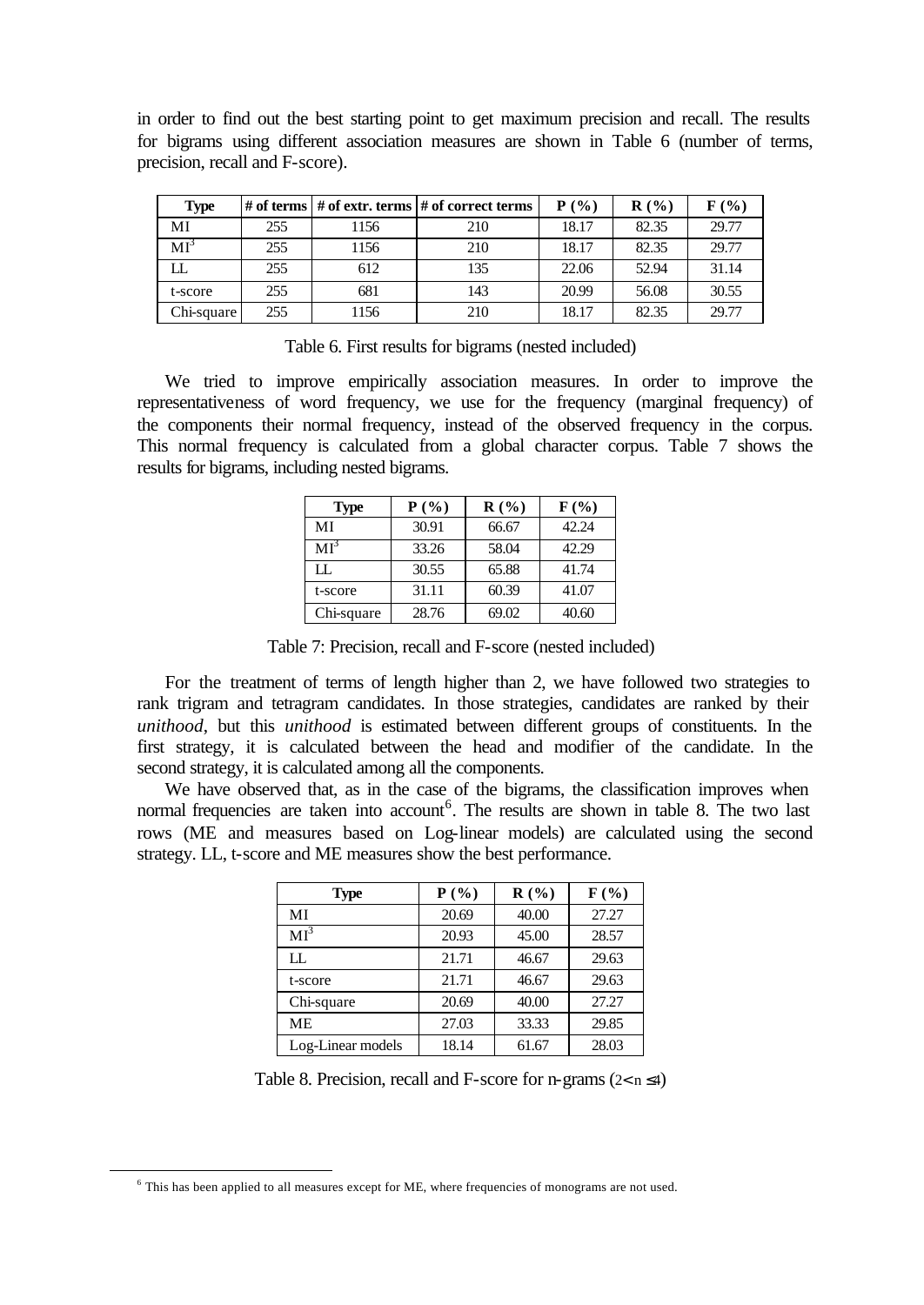# **3.2.2 Treatment of one-word terms**

There are several methods to obtain the *termhood* of a one-word candidate. In our case, we considered that the relation between the relative frequency of the nouns and the relative frequency of a general corpus (*normal frequency*) might be a good measure to classify individual word candidates. This way, the *termhood* of the candidates is obtained dividing the observed frequency in the corpus by the normal frequency. Damerau (1993) defines this as relative frequency ratio (RFR). When RFR is applied, the best F-score occurs when the nested candidates are included (see results in Table 9).

| Type          | $#$ of terms | # of extracted terms                  | # of correct terms          |
|---------------|--------------|---------------------------------------|-----------------------------|
|               | 245          | 107                                   |                             |
| Monograms RFR | $P($ %)      | $\mathbf{R}$ (%) (marginal frequency) | $\mathbf{F}(\mathcal{Y}_0)$ |
|               | 37.59        | 62.45                                 | 46.93                       |

Table 9: Precision, recall and F-score (nested included)

# **4 Conclusions and future work**

In this paper, we have presented the application of a hybrid approach for the extraction of terminology in Basque, combining the detection of term candidates through linguistic techniques with the subsequent ranking of candidates according to different statistical measures. Both one-word and multiword terms were extracted. The results show that precision and recall improve when normal frequencies are used in the calculation of association measures and relative frequencies. The main sources of errors are problems identifying foreign words and postpositions, especially in the treatment of nested terms. The tagger is actually being improved in order to manage foreign words more efficiently. Besides, most postpositions in Basque are analysed as nouns and, therefore, they produce a non-negligible amount of noise. In order to avoid it, new rules to treat postpositions are being developed. Moreover, the treatment of morphosyntactic and syntactic term variation will be taken into account in future developments of the tool. Finally, we are compiling a bigger test-corpus to gain credibility in our experiments

# **Acknowledgements**

This project is part of the Hizking21 project (www.hizking21.org), which is being developed to support and achieve technical and scientific aims in the field of language technologies. This research has been partially funded by the *Etortek* and *Saiotek* programmes of the Department of Industry, Trade and Tourism of the Government of the Basque Country.

# **Bibliography**

- 1 BEESLEY, K.R. & KARTTUNEN, L. (2003). *Finite State Morphology*. CSLI. Standford University.
- 2 BLAHETA, D. & JOHNSON, M. (2001). "Unsupervised learning of multi-word verbs." In: *Proceedings of the 39th Annual Meeting of the ACL* (pp. 54-60). Toulouse.
- 3 BOURIGAULT, D. (1994). *LEXTER, un Logiciel d'Extraction de Terminologie. Application a l'acquisition des connaissances a partir de textes*. Ph.D. Thesis, Ecole des Hautes Etudes en Sciences Sociales, Paris.
- 4 BOURIGAULT, D. (1996). "Lexter, a Natural Language Processing Tool for Terminology Extraction." In: *Proceedings of 7th EURALEX International Congress*.